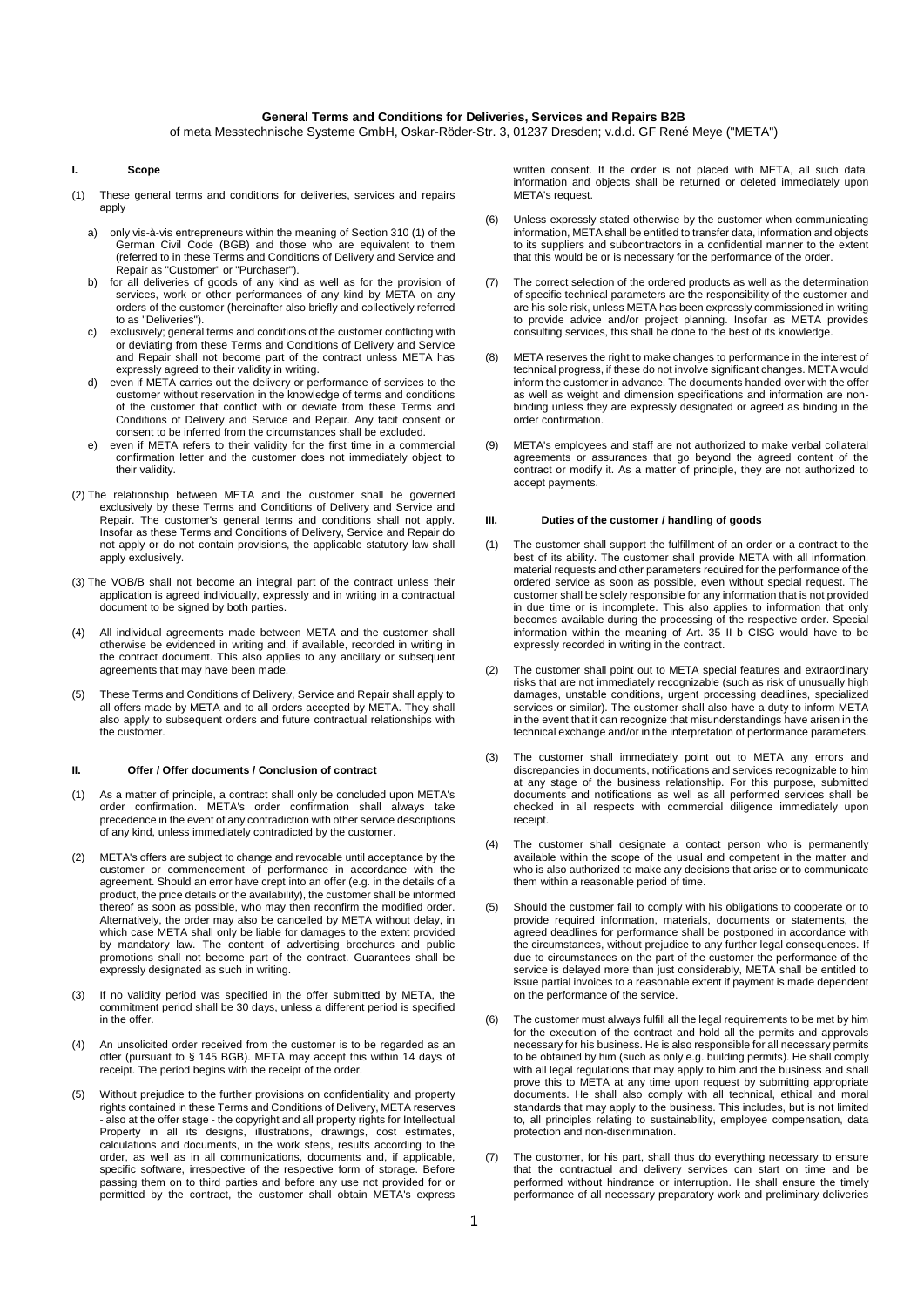as well as any ancillary work not related to META's line of business, including the necessary equipment and materials.

- (8) According to the particular circumstances at the place of delivery, if this is outside META's premises, the requirements for order and safety shall be ensured and monitored by the customer. On site, suitable means of transport for the transportation of personnel, tools, equipment and materials shall be provided by the customer free of charge. The permits and authorizations required for the import and export of products, equipment, tools, vehicles and materials shall be obtained and provided to META by the customer. The necessary health, sanitary and service facilities as well as all required health tests shall be provided by the customer.
- (9) The customer is obliged to handle and store the delivered products properly, taking into account their specific character. He is obliged to obtain knowledge of the relevant technical, legal and other requirements, depending on the situation, concerning, for example, the treatment, transport, storage and his sale of the products on his own responsibility.
- (10) The customer is obliged to inform META without delay if products are objected to in official or other examinations or are even suspected of being objected to. In case of official examinations, the customer is obliged to request officially marked counter-samples or duplicate samples, to keep them carefully and to send them to META without delay. This applies accordingly to all other complaints, also on the part of possible intermediaries, end customers or any other kind.
- (11) In the event of imminent or actual damage, the customer shall take all measures that are suitable or even necessary to avoid or minimize the damage.

#### **IV. Samples and sample materials / tools / supplies**

- (1) Unless otherwise agreed, the manufacturing costs for individually agreed samples and trial materials produced by META shall be invoiced separately from the goods to be delivered.
- (2) If the customer submits samples and trial materials to META, the costs for proper storage as well as the risk of damage or destruction shall be borne by META, whereby META shall carry out the storage with its usual care.
- (3) If the customer suspends or terminates the cooperation during the time of making the samples, all costs incurred until then shall be borne by the customer.
- (4) Goods provided for sampling shall be kept by the customer for META with due care; sampling stickers may not be removed. Any kind of mixing and alteration of samples and sample materials shall be refrained from. The material and external area are to be left untouched in the comprehensive sense. Samples and sample materials may not be passed on to third parties or otherwise made accessible. Residual quantities must be disposed of at META's request, and META must be provided with documentary evidence of this upon request. Samples and sample materials shall be deemed Confidential Information and shall be subject to retention of title in accordance with these Terms and Conditions.
- (5) If the client takes over goods from the sampling, no price deduction is made.
- (6) The price for molds and tools does not include the costs for testing and machining devices and for changes initiated by the customer.
- (7) META is and remains the owner of the molds and tools manufactured for the customer by itself or by a third party commissioned by it. These shall only be used for orders of the customer as long as the customer fully complies with his payment and acceptance obligations. META shall only be obliged to replace them free of charge if such replacement is necessary for the fulfillment of an output quantity assured by the customer. META's obligation to store expires 2 years after the last delivery from the mold or with the tools.
- (8) If the customer is to become the owner of the molds or tools as agreed, ownership shall not pass to him until the purchase price for them has been paid in full. The handover of the molds to the customer shall be replaced by storage in favor of the customer. Irrespective of the customer's legal claim to surrender and of the life of the molds and tools, META shall be entitled to their exclusive possession until the termination of the contract. META shall mark the molds and tools as third-party property and shall insure them only at the customer's request and at the customer's expense.
- (9) In the case of customer-owned molds and tools and/or molds and tools partially provided by the customer as well as in the case of other objects of any kind provided to META by the customer, META's liability with respect to storage and maintenance shall be limited to the care as in its own affairs. Costs for maintenance and insurance shall be borne by the customer.

META's obligations shall expire if, after completion of the order and corresponding request, the customer does not collect the molds and tools within a reasonable period of time. As long as the customer has not fully complied with his contractual obligations, META shall in any case have a right of retention to the molds and tools.

(10) If materials are supplied by the customer, they must be delivered in good time and in perfect condition at the customer's expense and risk with a reasonable quantity surcharge of at least 5%. If these conditions are not met, the delivery time shall be extended accordingly. Except in cases of force majeure, the customer shall also bear the additional costs incurred for interruptions in production.

## **V. Delivery**

- (1) In the case of the delivery of goods or the provision of services, acceptance shall be deemed to have taken place through the unrepentant acceptance of the contractual service, unless otherwise agreed. This shall also apply if the goods or services were defective, provided that the defectiveness was recognizable, if the defectiveness was not notified immediately by the customer to META. The customer may not refuse acceptance due to insignificant defects. Unless otherwise agreed, the claim for remuneration shall become due in full and the warranty shall commence upon acceptance. The claim for remuneration shall also become due and the warranty period shall commence if the customer is in default of acceptance.
- (2) Goods or service steps which are in themselves suitable for acceptance or ready for use shall be accepted upon META's request with a partial acceptance after notification of readiness for acceptance, even if further performances are still outstanding according to the order, unless the acceptance of a partial delivery would be unreasonable for the customer.
- (3) The contract extends to the scope defined at the beginning of the contractual relationship. Changes requested by the customer shall be accepted by META in accordance with the provisions of the following section VI. if the change is possible.
- (4) The period for a delivery or service shall commence on the date of the order confirmation (in case of several with the last one) or a date specified therein, but not before the customer has provided the documents, approvals, releases, etc. to be procured by the customer, as well as the receipt of an agreed payment, the opening of a letter of credit, if any, to be provided, the proof that an agreed collateralization has been effected or the existence of further preconditions or cooperative acts of the customer, if any, agreed or to be observed. Provided that this is the case and in the absence of a special agreement on a binding time limit, META shall perform within a reasonable period of time from the order confirmation. Performance periods agreed upon between the parties shall be deemed to be merely indicative, unless expressly agreed otherwise. If performance is not possible within this period, META shall notify the customer separately. If the originally foreseen delivery date is exceeded, the customer may issue a reminder, so that META shall be in default, provided that the legal and contractual requirements for default are fulfilled. In the case of fixed delivery dates in the sense of contractual deadlines, such a reminder is not required for the occurrence of default.
- (5) META shall be entitled to withdraw from the contract or to demand an extension of the delivery period if, despite the prior timely conclusion of a corresponding purchase contract with a reasonably trustworthy supplier, META for its part does not receive the delivery item or other services or does not receive them in time. This shall apply mutatis mutandis if a subcontractor to be regarded as reliable unexpectedly fails to perform or in any case is unable to perform in due time. META shall inform the customer without undue delay about the non-timely availability of the object of performance and, if it intends to withdraw from the contract, exercise the right of withdrawal without undue delay. In this case, the customer shall be reimbursed for any consideration already rendered, unless usable partial deliveries have already been made or prepared for him. The responsibility of META for reproachable conduct along with the present terms shall remain unaffected thereby.
- (6) Unless otherwise agreed, the delivery period shall be deemed to have been complied with if, within the delivery period, the goods have been made available for collection at META's warehouse and the customer has been notified thereof or has been notified of META's readiness to perform a service.
- (7) Even if certain deadlines are bindingly fixed for the performance of services, these deadlines shall be extended by the period of the delay if the customer fails to comply with its cooperation or payment obligations, if necessary approvals are not available on the part of the customer or if the customer subsequently provides META with additional information or requests.
- (8) Unlimited framework agreements may be terminated with a notice period of 3 months. In the case of delivery contracts on call, unless otherwise agreed, META shall be notified of binding quantities in due time to allow for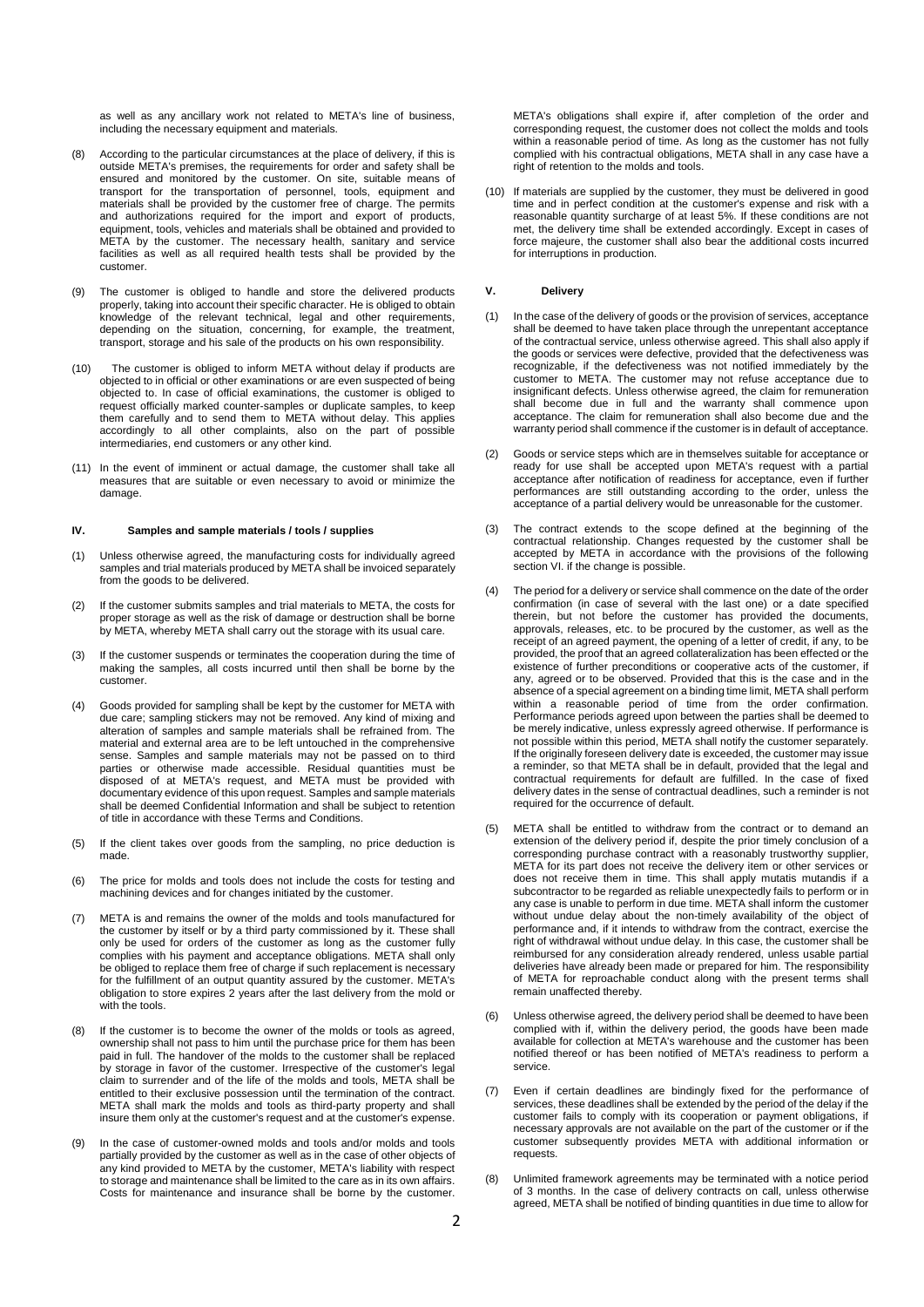proper production and delivery, but at least 1 month before the delivery date by call-off. Additional costs caused by a delayed call-off or subsequent changes of the call-off with regard to type, time or quantity by the customer shall be borne by the customer; the META calculation shall be decisive in this respect and in any case the call-off period shall be adjusted to the circumstances. Call orders must be called within 6 months from the date of the order, unless other fixed dates or call periods have been agreed. If the call-off is not made or not made completely within 6 months since the order or at the agreed call-off dates or periods, the customer shall be in default of acceptance. In such a case, META shall be entitled in particular to claim compensation for costs and damages and to withdraw from the contract.

(9) The defense of non-performance of the contract remains reserved.

#### **VI. Amendment of the contract - change management**

- (1) If the customer requests a change in the scope or content of the contract or in the method of procedure or operation, he shall notify META thereof in writing, stating all information necessary for the assessment of the request for change. This shall apply regardless of whether changes become necessary due to circumstances for which the customer is responsible or not.
- (2) META will examine the change request and inform the customer, if possible within 5 working days, whether the requested changes can be implemented without affecting the economic and technical parameters of the order.
- (3) Should the changes requested by the customer have an impact on the scope, remuneration or schedule, etc., META shall, if possible, submit a change offer to the customer within a period of another 5 working days. If the customer accepts the change offer within 5 working days, the contract will change accordingly. If the customer rejects the offer or does not respond, the performance shall be carried out in accordance with the request for modification, provided that this is reasonable for META, whereby META has a discretionary power of assessment within the framework of equity (within the meaning of § 315 BGB), and META's claim to remuneration shall then also be measured according to equity, whereby META shall be entitled to an adjustment within reasonable limits. If the changed scope does not appear reasonable to META, the previous order shall remain in effect.
- (4) META shall notify the customer in writing if it becomes aware of a requirement for additional services or additional expenses that were not previously recognizable or agreed upon. In such a case, the parties shall negotiate fairly on the amount of the adjustment of the circumstances and charges agreed upon in the contract with the proviso that additional services resulting therefrom shall be specified and invoiced separately. If no agreement is reached and META can reasonably be expected to do so, the service shall be performed as required and the scope of the remuneration shall be adjusted by META within the bounds of equity (within the meaning of § 315 BGB).

## VII. **Transfer of risk / default of acceptance**

- (1) Unless otherwise stated in the order confirmation, delivery shall be agreed ex works" META's place of business ("EXW" Incoterms 2020). If delivery from the registered office of the relevant plant of META to another place is expressly agreed in such a way that the place of performance is legally shifted or the delivery is to be made abroad, in the absence of any other express written agreement delivery shall be made in accordance with FCA Incoterms 2020 plant site META.
- (2) If the delivery is to be performed or delivered to another place in accordance with a special agreement, the risk shall pass at the latest at the time of performance there, in the case of an agreed test at the time of the successful test. Art. 58 III CISG is waived. If, on the other hand, META merely ships the goods at the customer's request to a place other than the place of performance without express agreement on a different place of performance (esp. for practical reasons or as a courtesy), the risk of accidental loss or accidental deterioration shall pass to the customer as soon as META has delivered the goods to the carrier or to the person or company otherwise designated to effect shipment (according to FCA). This shall also apply if META carries out the shipment itself. In the absence of a special agreement, META shall choose the means of transport and the transport route. In such a case, META may insure the goods for transport; any costs resulting therefrom shall be borne by the customer.
- If the prerequisites are met, the risk of accidental loss or accidental deterioration of the goods shall pass to the customer at the latest at the point in time at which the customer is in default of acceptance or debtor's delay. If a fixed delivery date has not been expressly agreed, after the expiry of which the customer is in default of acceptance, the time of transfer of risk shall be deemed to be 2 calendar days after the customer has been notified that the goods are ready for dispatch. Goods notified ready for

shipment shall be accepted by the customer without delay. Otherwise, META shall be entitled to ship them at its own choice or to store them at the customer's risk (additional own or third-party costs shall be borne by the customer). Furthermore, the customer shall be liable for damage, theft or loss of materials and parts, provided that this occurs at a place under his supervision or for which he is otherwise responsible. In the case of nonphysical services, it depends on the notification of readiness for transfer.

- (4) If shipment or delivery of goods is delayed at the request of, as a result of refusal to cooperate with, or at the instigation of the customer by more than 8 days after notification of readiness for shipment, the customer may be charged a storage fee of 0.5% of the price of the items of the delivery for each week or part thereof, but not more than a total of 30%, whereby the contracting parties shall be at liberty to prove higher or lower storage costs. Depending on the circumstances, META shall also be entitled, but not obliged, to sell the goods in a distress sale and to charge revenues.
- (5) If the customer is in default of acceptance or culpably violates cooperation or contractual obligations and if acceptance is delayed not only insignificantly as a result, the claim for payment shall become due and META shall be entitled to claim compensation for the damage incurred by it in this respect, including any additional expenses.

## **VIII. Delay in delivery**

- (1) In the event of delay in delivery or performance on the part of META, the customer may withdraw from the contract after a reasonable grace period has been set and has expired fruitlessly, if the goods or services have become of no interest to him. In case of impossibility of performance or a transaction for delivery by a fixed date, the customer shall have this right even without a grace period if the goods or services are no longer in the customer's interest.
- (2) In addition, META shall be liable for the foreseeable, typically occurring damage caused by delay in delivery or performance in the event of a culpable delay in delivery or performance.
- (3) In the event of a delay in delivery or performance, the customer is obliged to take measures to mitigate damages. These shall be coordinated with META in advance.

## **IX. Packing costs / Insurance**

- (1) Transport packaging and all other packaging will not be taken back, unless this is required by the Packaging Ordinance or other special regulations. The customer is obliged to dispose of the packaging at his own expense. Upon request, META shall name a third party to the customer who will recycle the packaging in accordance with the Packaging Ordinance. Labels, markings or markings may not be removed.
- (2) If the delivery is made in returnable containers, these must be returned or sent back emptied and roughly cleaned at the time of the delivery or, at the latest, at the time of the subsequent delivery. Loss of and damage to packaging shall be borne by the customer if the customer is responsible for this. Returnable packaging may not be used for other purposes or for the acceptance of other products. They are only intended for the transport of the delivered goods. Labels may not be removed. The same applies to pallets.
- META shall be obliged to insure goods stored with it at the customer's expense only upon the customer's express written request. However, META shall always be entitled to insure goods stored with it for the customer. META may demand advance payment of costs. The same shall apply to transport insurance.
- (4) For "dispatch by courtesy," compare Section VII.2.

## **X. Prices / Terms of payment**

- (1) Unless otherwise stated in the order confirmation or otherwise agreed individually, META's offer prices at the time of conclusion of the contract shall apply. Cost estimates shall only be binding if they are given in writing and expressly agreed to be binding.
- (2) Unless otherwise stated in the order confirmation, all prices shall be based on "ex works" or, in case of delivery agreement, "free carrier" (EXW or FCA Incoterms 2020) factory location executing META. All shipments, including any returns not due to defects, shall be made at the customer's expense. Agreements on freight or free of charge services, such as delivery, insurance or others, require a separate express agreement.
- (3) Partial deliveries of goods or services may be invoiced separately. They shall be paid for in accordance with the specifications provided herein.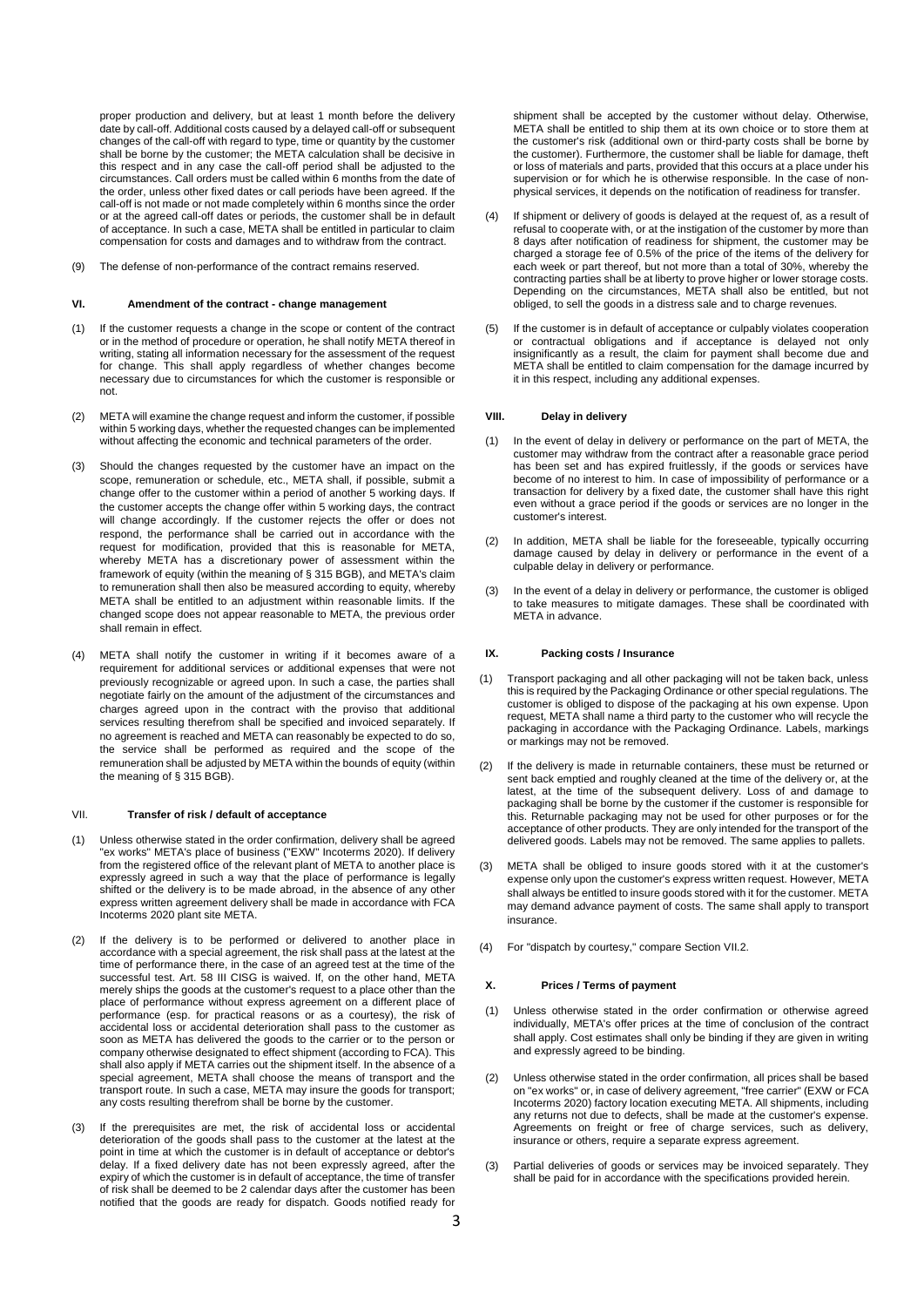- (4) Delivery prices of goods or services agreed for the term of the contract shall not be called into question during the term of the contract, provided that products and processes remain unchanged, by subsequent cost analyses of a customer or by offers of third parties. Cost savings achieved by joint efforts of the contracting parties at META need only be passed on if this is expressly agreed. In this case, the cost savings shall be credited in full against any pre-agreed price reductions until they are covered in full by such credit. Any cost savings in excess of this shall be offset against the delivery prices to the extent that the customer has contributed to the cost savings.
- (5) In principle, the customer has no right to inspect META's documents and data. With regard to the request for inspection, META may in any case refer to the fact that only an expert professionally bound to secrecy (such as an auditor) is entitled to inspect; in this case, the expert may report to the customer only if and to the extent that deviations are found; META shall bear the costs of such expert only if relevant deviations are found.
- (6) If a significant change in costs occurs in the case of long-term contracts (contracts with a term of more than 4 months and unlimited contracts), each contracting party shall be entitled to demand an appropriate adjustment of the price taking these factors into account. The contracting party requesting the cost adjustment shall thereby explain its considerations and calculations to the extent necessary for a plausibility check. If a binding order quantity has not been agreed upon, META shall base its calculation on the non-binding order quantity (target quantity) expected by the customer for a certain period under the circumstances. If the customer purchases less than the target quantity, META shall be entitled to increase the unit price appropriately in retrospect. A cost change of less than 5 % shall be deemed insignificant.
- (7) META further reserves the right to reasonably change prices for good cause, e.g. due to extraordinary increases in labor costs or changes in material or energy prices, which lead to impediments that would be unreasonable for META; META shall explain these to the customer in a comprehensible manner upon request. This right shall also exist if it did not seem to be completely excluded that such an impediment would occur, but if the occurrence of such impediment could not reasonably be expected. META shall assert a corresponding request for change without delay. A cost change of more than 5 % is considered unusual.
- (8) The parties shall negotiate the amount of the adjustment in a fair and sympathetic manner. If one of the parties refuses to do so or if the negotiations do not lead to the desired result, the court to be called upon to do so may determine the amount of the adjustment in its reasonable discretion.
- (9) All prices are net in the currency offered. Unless otherwise agreed, they are in EURO (€). Statutory value added tax (as well as all other taxes, levies and fees of any kind) are not included in the prices; they are (will be) shown separately in the invoice in the respective statutory amount. META shall always be placed in a position to receive the agreed (net) price. Any staterelated taxes, duties or withholdings shall be borne additionally by the customer.
- (10) The full invoice amount is payable within 30 days of the invoice date without deduction, unless another date is specified in the invoice (due date). Debtdischarging payments are only possible to the bank accounts specified by discharging payments are only possible to the bank accounts specified by META. The weights, numbers of items and quantities determined by META shall be decisive for the calculation if the customer does not immediately object.
- (11) The customer shall be in default without any further declaration by META on the day after the due date if he has not paid in breach of duty. Amounts withheld due to defects must always be in reasonable proportion to the value and significance of the defect. A term of payment shall be deemed revoked and the claim for payment shall be due immediately if the customer is in default of payment with respect to earlier deliveries, in case of dishonor of checks or if attachment measures are executed on the customer's assets or if other circumstances become known after conclusion of the contract which give rise to justified doubts about the customer's creditworthiness. In case of exceeding the target, META shall be entitled to withdraw from individual or all contracts in whole or in part, without prejudice to any further claims and rights. The claim for payment shall also become due immediately if the financial circumstances of the customer were already bad at the time of the conclusion of the contract and META was in error about this and only became aware of the actual circumstances after the conclusion of the contract.
- (12) Payments shall be deemed made on the day on which META can dispose of the invoice amount irrevocably and without loss. All payments shall be credited with the deduction of any transfer, collection and discount charges incurred and subject to correct receipt in the amount as they reach META's account specified in the invoice. Checks shall be accepted as means of payment only upon prior individual agreement and always only on account of performance; the specifications for payments set forth in these Terms and Conditions of Delivery, Service and Repair shall also apply to them.
- (13) Payments to employees or commercial agents shall not have a debtdischarging effect vis-à-vis META.
- (14) META is always and also repeatedly entitled to claim reasonable advances, even if this was not initially agreed. An obligation to act shall only be established upon receipt of payment.
- (15) Payment terms stipulated in the contractual agreements or META's invoices shall be observed. In case of default, META shall be entitled to withhold its performance until full payment has been made. META shall not be liable for any damage that may occur as a result. If a payment date is exceeded, interest at a rate of 9 percentage points p.a. above the base interest rate shall be owed, without prejudice to any further claims and rights.
- (16) The customer shall immediately check invoices, balance statements and other statements for correctness and completeness with due commercial care and, if possible, send objections in writing to META within one month of receipt of the invoice, balance statement or other statement (date of receipt counts).
- (17) In the event of default of payment, META may send the customer a demand for payment with a final deadline and may, after expiration of the deadline, declare its withdrawal from the contract and claim damages if payment has not been made in full within the set deadline. META's right to alternatively demand performance of the contract shall remain unaffected until receipt of the declaration of withdrawal by the customer. META's already accrued claims arising from default shall remain unaffected in any case.
- (18) In the event of withdrawal by META due to delay in payment, the customer shall be entitled to the services completed by META up to the declaration of withdrawal. The claim to remuneration for services already completed as well as the profit share for outstanding services shall not be forfeited in the event of withdrawal due to default in payment. The goods and work results shall be returned concurrently with payment of the outstanding invoice(s).
- (19) The customer may only assert a right of retention against the claim for payment on the basis of undisputed claims that are ready for a decision or have been established by a court of law. The customer may only set off claims that are undisputed, ready for decision or have been finally adjudicated. Furthermore, the customer is only authorized to exercise a right of retention insofar as his counterclaim is based on the same contractual relationship.

## **XI. Retention of title**

- (1) META delivers without exception under reservation of title. The following provisions apply.
- (2) META retains title to the goods subject to retention of title until receipt of all payments under the delivery contract and, in addition, all payments under other business relations of the customer.
- (3) The customer shall store the reserved goods free of charge for META. The customer is obliged to treat the reserved goods with care. The customer is obligated to sufficiently insure them at his own expense for their full value against damage by fire, water and theft at replacement value. Upon META's request, the customer shall furnish proof of the conclusion and maintenance of the insurance. The customer assigns to META all claims against the insurer arising from this contract with respect to the reserved goods at the time of the conclusion of the contract or at the latest upon delivery.
- (4) The customer shall notify META immediately upon knowledge of the threat, or in case of ignorance at the latest at the time of occurrence, of any seizure, attachment, execution or other interference by third parties affecting our property rights, so that META may intervene if necessary. The customer shall bear the costs of the measures to remedy the interferences of third parties, in particular those of any intervention proceedings. To the extent that the third party is not in a position to reimburse META for the judicial and extrajudicial costs of an action, the customer shall be liable for the loss incurred by META.
- (5) The customer is entitled to resell the goods subject to retention of title in the ordinary course of business; however, he already now assigns to META all claims in the amount of the final invoice amount (including VAT) of the claim accruing to him from the resale against his customers or third parties, irrespective of whether the goods subject to retention of title have been resold without or after processing. META may at any time demand that the customer discloses to META the assigned claims and their debtors, provides all information necessary for collection, hands over related documents and discloses the assignment to its debtor. Until revoked by META, the customer shall remain authorized to collect this claim even after assignment. The authority of META to collect the claim itself shall remain unaffected. META undertakes, however, not to collect the claim as long as the customer meets his payment obligations from the proceeds collected,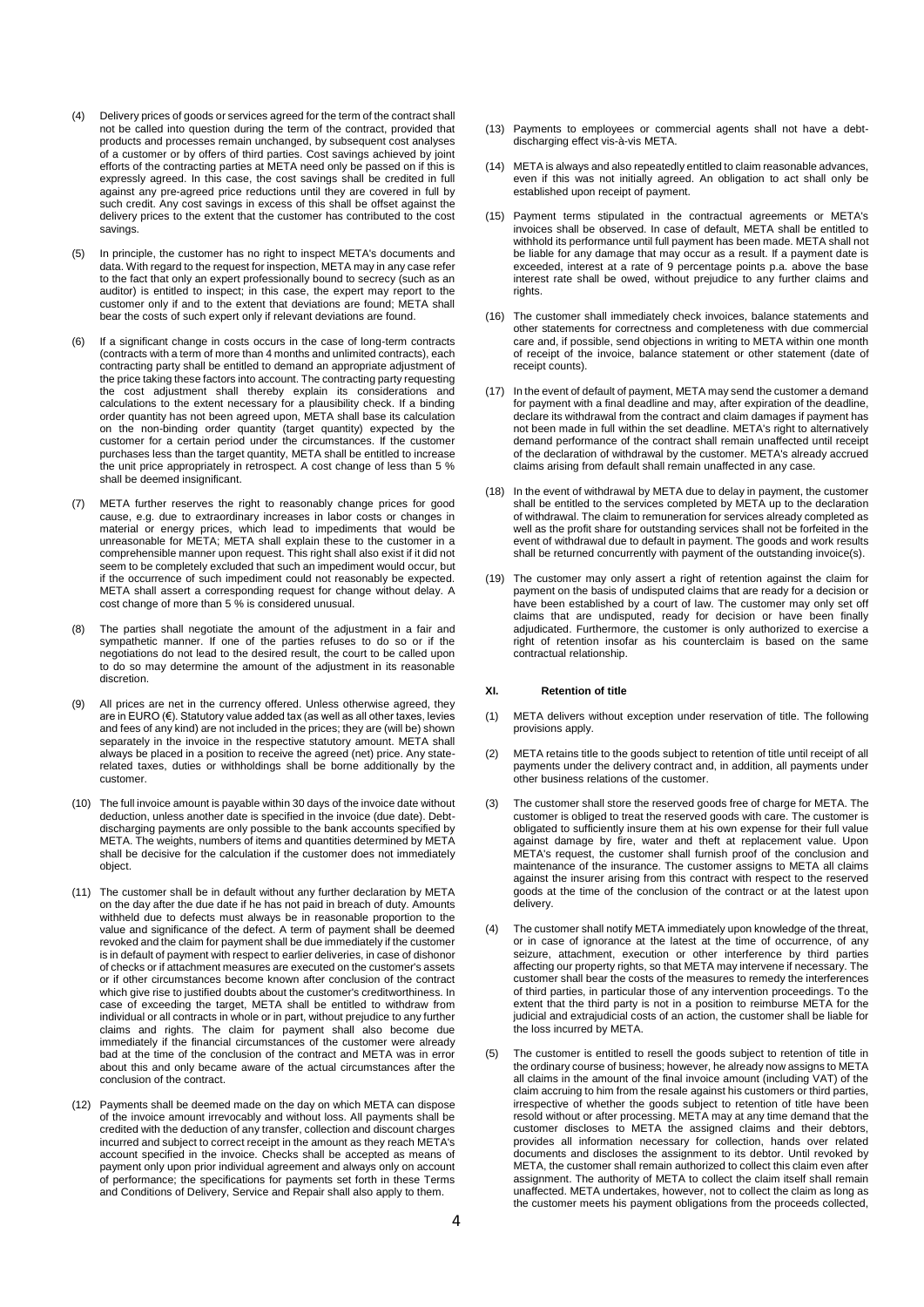is not in default of payment and, in particular, no application for the institution of insolvency proceedings has been filed or cessation of payments has occurred or is imminent or appears to be imminent according to the facts. If this is the case, however, META may demand that the customer provide META with all information necessary for collection, hand over the relevant documents and notify the debtors (third parties) of the assignment. META's authority to collect shall be independent thereof.

- (6) In case of breach of contract by the customer, in particular in case of default of payment, META shall be entitled to reclaim the goods subject to retention of title. The customer shall reimburse META for any costs incurred thereby. The taking back of the reserved goods by META shall constitute a rescission of the contract. After taking back the reserved goods, META shall be entitled, but not obliged, to realize them. The proceeds of such realization shall be credited against the customer's liabilities - first less reasonable costs of realization.
- (7) Any processing of the reserved goods by the customer shall always be carried out for META. If the reserved goods are processed together with other materials not belonging to META, META shall acquire co-ownership of the new item in proportion of the value of the reserved goods (final invoice amount, including VAT) to the other processed items at the time of processing. The co-ownership rights arising hereunder shall be deemed to be reserved goods within the meaning of clause 1.
- (8) If the goods subject to retention of title are inseparably mixed or combined with other items not belonging to META, META shall acquire co-ownership in the new item in proportion of the value of the goods subject to retention of title (final invoice amount, including VAT) to the other items at the time of mixing or combining. If the mixing or combining is done in such a way that co-ownership is created as a result of the mixing, META shall acquire co-ownership on a pro rata basis; to the extent necessary for this purpose, the customer hereby transfers its co-ownership share to META. The customer shall keep the sole ownership or co-ownership thus created in safe custody for META. In all other respects, the same shall apply as to the conditional commodity delivered under reservation of title.
- (9) META undertakes to release the securities to which it is entitled upon the customer's request to the extent that the realizable value of the securities exceeds the claims to be secured by more than 20 %; the selection of the securities to be released shall be incumbent upon META. For the valuation of the securities, the net offer price of META applicable at the time of the request for release shall be decisive in the case of the goods subject to retention of title; in the case of assigned claims, the net offer price less a security discount of 30 % shall be taken as a basis. In case of claims for which the customer's customer is already in default of payment or facts are known which give reason to assume that a default is to be feared, the deduction shall be 50 %. In the case of securities existing only in the form of co-ownership due to combination, mixing or processing, the META net offer price of the delivered goods shall be taken as a basis, less a deduction of 30 %.
- (10) The customer already now declares his irrevocable consent that the persons commissioned by META to collect the reserved goods may, for this purpose, enter or drive onto the property or the building on or in which the items are located in order to take possession of the reserved goods.
- (11) Goods delivered for test and demonstration purposes shall remain the property of META. They may be used by the customer beyond the test and demonstration purpose only on the basis of a separate written agreement with META. Upon expiry of the agreed test or demonstration period, the customer shall immediately return the delivered goods to META.
- (12) Should further steps be required with regard to the retention of title under the applicable local law, for example a special registration, then both parties undertake to make good such requirements. They will not invoke the lack of formal invalidity of the retention of title and would regard this as dishonest.
- (13) If an applicable national law does not provide for or permit an extended and/or prolonged retention of title, a simple retention of title shall be deemed agreed instead.
- (14) Upon conclusion of the contract, the customer shall grant META a nonpossessory lien on the goods subject to retention of title in the event that the retention of title stipulated in these provisions becomes invalid.

### **XII. Extended contractor's lien / storage fee**

(1) META shall be entitled to a lien on the customer's movable objects that have come into its possession due to the order because of its claims arising from the contractual relationship. The right of lien may also be asserted on account of claims arising from work previously performed, new or replacement part deliveries and other services, insofar as they are related to the object. For other claims arising from the business relationship, the right of lien shall only apply insofar as these are undisputed or have become res judicata.

(2) Irrespective of further provisions in these Terms and Conditions, if an item is not taken back by the customer as agreed within 2 weeks after completion of the contractual work and corresponding collection request by META, META may charge a storage fee appropriate to the circumstances after expiration of this period.

## **XIII. Construction and repair services**

- (1) If the performance to be rendered by META consists of a construction or repair service, the following shall apply specifically in addition to the further terms and conditions, whereby in the event of a conflict the following paragraphs of this section shall prevail as a more specific provision for construction and repair services, without otherwise excluding the other provisions contained in these terms and conditions of delivery, performance and repair:
- (2) Depending on the situation and progress of the work, advances may be invoiced prior to acceptance up to a maximum of 95% of the contract sum.
- (3) META always reserves the right to raise any objections to the tender documents and construction plans to be provided and for which the customer is responsible. The suitability and condition of the construction site is and always remains the responsibility and risk of the customer. Likewise the building ground risk. Also the existence of all building and other permits to be provided by the customer as well as the compliance with all conditions. META shall in no case be responsible for the preparatory work of other trades; META shall only be jointly and severally liable if this results accordingly from the application of these conditions according to mandatory law. META shall, notwithstanding the foregoing, point out obstacles recognizable to it, without, however, assuming any responsibility thereby. The objection of contributory negligence of the customer shall always remain reserved.
- (4) Under whatever circumstances (such as only e.g. in case of global, lump sum, detailed lump sum or unit prices, fixed price or completeness clause cases, necessary additional work, demand for uncompensated additional or supplementary or extension services, changes of location, also for meetings, unforeseen cost sharing requests of any kind, e.g. construction water, construction insurance, transport costs, waste disposal, overhead cost allocation, etc., among others), the equivalence of performance and consideration must always be maintained. Price conditions which contradict this initially or by change requests can be refused by META. If no agreement can be reached in this respect, META shall be entitled to determine the remuneration in accordance with the performance within the scope of equity (§ 315 BGB). Changes in performance or remuneration shall only be considered in accordance with the provisions of these Terms and Conditions. A unilateral reduction of the remuneration for work on the part of the customer as a result of such aspects is excluded. In the event of a dispute, the court shall decide on this in accordance with this section.
- (5) META shall not be responsible for any delays in the construction process caused by the construction company or the customer. Postponements of the start of construction or delays in the course of construction shall lead to extensions of the construction period, whereby META's operational concerns shall always be given due consideration and may result in higher costs, which may be apportioned in accordance with META's equitable estimation. In the event of changes in time or content of the plan, META must always be granted sufficient authority to dispose of its labor and resources, in particular with regard to operational possibilities existing at META or dispositions and obligations already made. In the event of interruptions of construction, META shall always retain all legal, contractual and other rights and claims; also but not limited to those arising from these Terms and Conditions.
- (6) The acceptance of META's services shall in no case be dependent on the acceptance of other parties involved or on any third party certificates that are not mandatory under public law. This shall also apply, inter alia, if META would qualify as a subcontractor, to the acceptance of the work of META's customer by the principal client, or in similar or other constellations. Rather, as soon as the performance to be rendered by META has been rendered in accordance with the contract, it shall be accepted without delay in accordance with the respective legal provisions.
- (7) If an inspection period is required for the inspection of a partial or final invoice, the following shall apply unless other inspection periods have been agreed in the individual terms of payment: The review period for repair services shall be a maximum of 14 days. Otherwise, the inspection period for payments on final invoices shall be a maximum of 18 days and for final invoices a maximum of 30 days. Payment shall be due at the latest upon expiry of the inspection period.
- (8) The security rights to which a work contractor is legally entitled cannot be waived, but shall be in addition to META's further security options under these Terms and Conditions.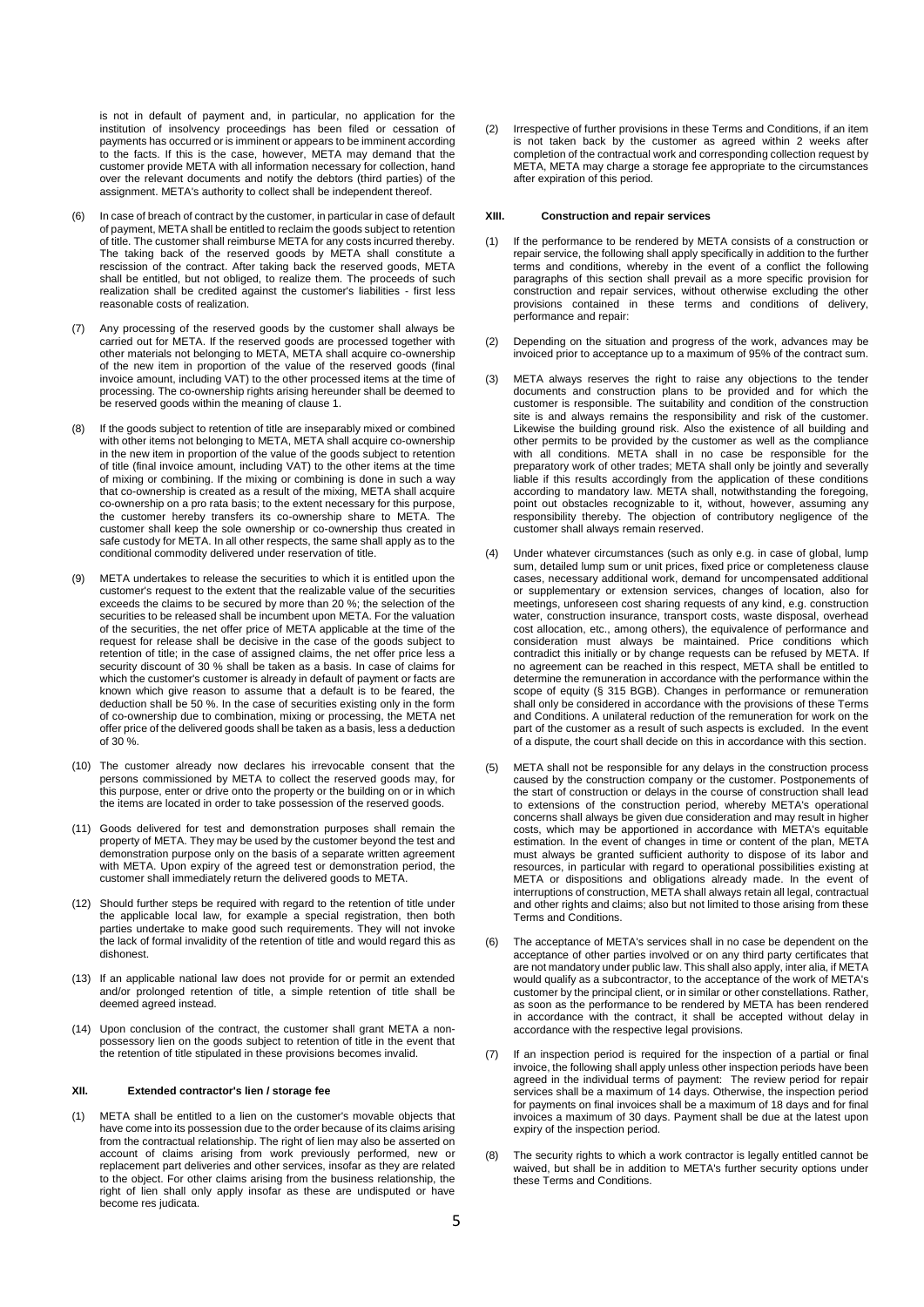- (9) Security retentions for the performance of services or warranty retentions of more than 2.5% shall not be accepted unless expressly agreed otherwise in individual cases. If such a retention of payment has been agreed, the amount to be retained shall bear interest at a rate of 9 percentage points above the base interest rate. This shall also apply if the customer provides a guarantee for this purpose, whereby META shall always be entitled to a corresponding guarantee. For the discharge of such payment retentions by META, only a directly enforceable guarantee shall always suffice, whereby the discharge effect may not be made dependent on additional conditions or prerequisites (such as, e.g., substantial freedom from defects, acceptance or handover to the building owner, etc.)
- (10) In the event of termination on the part of the client, META always reserves all statutory rights and claims, which may be given depending on the situation, without prejudice to these terms and conditions. The lump sum from § 648 BGB is fixed at 10 %, however, the customer reserves the right to prove a lower and META the right to prove a higher loss of profit.
- (11) Contractual penalties submitted to META on a form will not be accepted. Contractual penalties per day will only be accepted up to a maximum of 0.2 %. Contractual penalties based on intermediate deadlines or the daily start of work shall not be accepted; this shall also apply if intermediate deadlines become final deadlines due to termination by the client. Individually and expressly agreed contractual penalties, if META accepts them, may only amount to a maximum of 4 % of the order total. Contractual penalties for non-competition clauses are generally not accepted. Contractual penalties, if META accepts them, shall only be forfeited in case of fault and shall in any case be set off against possible claims for damages. The same provisions apply for liquidated damages.

### **XIV. Warranty**

- (1) The quality of the performance shall be determined in accordance with the specific contractual provisions as stated in the order confirmation, otherwise in accordance with the relevant standards and the state of the art in science and technology. Unless otherwise agreed in writing, the performance of META shall otherwise comply with the relevant normative requirements if it complies with the regulations applicable in the Federal Republic of Germany; however, it will also comply with the normative requirements if it complies with the regulations applicable at the place of performance which may have been agreed upon differently. Statements made by META or its possible suppliers and manufacturers including assistants and third parties outside the contract, in particular public statements, e.g. in advertising or comparable publications, shall not constitute a contractual agreement as to quality or even a guarantee. Claims for defects shall also not exist in case of only insignificant, in particular production-related or technically unavoidable deviations from specifications, samples or in quality, color, weight, etc., unless delivery true to sample was expressly agreed.
- (2) The risk of suitability for the intended use shall only be borne by META if it has been commissioned in advance to provide the relevant advice. If META has to deliver according to drawings, specifications, samples, etc. of its customer, the customer shall always assume the risk of suitability for the intended use. Decisive for the contractual condition of the goods is the time of the transfer of risk.
- (3) The customer shall inspect META's performance immediately upon receipt with all due care. The claim for remedy of recognizable defects must be asserted by the customer without undue delay, otherwise recognizable defects shall be deemed irrelevant. In case of hidden defects this shall apply as of their discovery. In all other respects, the rules of § 377 of the German Commercial Code (HGB) and comparable provisions, such as § 640 para. 3 of the German Civil Code (BGB) or Art. 43 of the CISG, shall apply, depending on the circumstances.
- (4) In the event of justified defects, META shall provide warranty at its own expense by subsequent performance (repair or complete or partial new delivery) at its own discretion. However, costs (in particular transport, travel, labor and material costs) incurred due to the fact that the goods were moved away from the place of performance after delivery shall be borne by the customer.
- (5) If the subsequent performance finally fails, whereby META is entitled to 2 attempts, the customer may assert the statutory warranty rights under the applicable law. However, the customer may only assert the rescission of the contract if the performance rendered is of no interest to him as a whole. Art. 49 CISG remains unaffected.
- (6) Should one or both of these types of subsequent performance be impossible or disproportionate, META shall be entitled to refuse them with the legal consequences. In case of justified notices of defects, payments of the customer may be retained only to an extent that is in reasonable proportion to the material defects that have occurred. META may refuse subsequent performance as long as the customer does not fulfill his

payment obligations towards META to an extent corresponding to the defect-free part of the performance.

- (7) The above provisions shall also apply in the event of delivery of another item or a smaller quantity.
- (8) Excluded from the warranty are defects and damages which are not causally attributable to META, such as, for example, those which are due to lack of maintenance, improper use by the customer as well as processing not in accordance with the intended purpose (unless defective processing would have been carried out by META), use, operating errors, abnormal or inappropriate climatic conditions (e.g. room climate, heating, ventilation), operation with the wrong type of current or voltage as well as connection to unsuitable power sources, nor for circumstances arising due to special external influences which are not assumed according to the contract. META is also not liable for externally caused events such as fires, lightning, explosions, mains-related overvoltages or moisture of any kind as well as for normal natural wear and tear.
- (9) The removal or manipulation of goods markings, serial numbers as well as the damage of seals not previously expressly agreed in writing shall result in the loss of any warranty claim. After the conversion or processing of the delivered goods has begun, any complaint about previously openly recognizable defects is excluded.
- (10) If complaints are raised which are not based on a defect of the delivery item, META may charge an expense fee for troubleshooting and testing. The expense fee is regularly based on the working time incurred and the other costs.
- (11) The customer's warranty claims shall become statute-barred one year after the transfer of risk. The warranty period shall also always commence upon default of acceptance. This does not apply to contractual relationships in the case of mandatory warranty recourse according to §§ 478, 479 BGB (German Civil Code), which are, however, waived if the UN Convention on Contracts for the International Sale of Goods is applicable. If VOB/B has been agreed in a contract, the warranty period for mechanical and electrotechnical installations or parts thereof, for which the maintenance has an influence on the safety and functionality, shall be 2 years, if the customer has decided not to assign the maintenance to META for the duration of the warranty period, starting with the acceptance of the performance; in case of a maintenance contract concluded with META, however, the limitation period shall be 4 years, if a VOB/B contract has been agreed on. In the case of services under a contract for work and services for a building, in the case of intent, gross negligence, fraudulent concealment of the defect as well as in the case of non-compliance with an expressly given guarantee, of quality and of damage to life, limb and health and those subject to product liability law, the statutory limitation periods shall apply. The statutory provisions on suspension and recommencement of the periods shall also remain unaffected.
- (12) As far as defects of title are concerned, META shall, unless otherwise expressly agreed in writing, be obliged to provide the Supplies free from third parties' industrial property rights and copyrights (hereinafter: IPR) only in the country of manufacture and - if agreed - of the foreign first place of delivery. If a third party raises justified claims against the customer for infringement of property rights by deliveries made by META and used by the customer in accordance with the contract, META shall be liable to the customer within the period stipulated in the preceding subsection 11 as follows: META shall, at its option and expense, either obtain a right of use for the Supplies concerned, modify the Supplies concerned in such a way that the property right is not infringed, or replace the Supplies concerned. If this is not possible for META under reasonable conditions, the customer shall be entitled to the statutory rights of reduction, or, if he can't make no use of the item delivered, rescission. META's obligation to pay damages shall be governed by the provisions in these Terms and Conditions. The aforementioned obligations of META shall only exist to the extent that the customer immediately informs META in writing and in sufficient detail about the claims asserted by the third party, does not acknowledge an infringement and leaves all defensive measures and settlement negotiations to META's discretion. If the customer discontinues the use of the delivery for reasons of mitigation of damages or other important reasons, he shall be obliged to point out to the third party that the discontinuation of use does not imply any acknowledgement of an infringement of property rights. Claims of the customer shall be excluded insofar as the customer is responsible for the infringement of the property right. Claims of the customer shall also be excluded if the infringement of the property right is caused by special specifications of the customer, by an application not foreseeable by META or by the fact that the delivery is modified by the customer or used together with products not delivered by META. In case of other defects of title, these provisions shall apply mutatis mutandis. Further or other claims of the customer against META and its vicarious agents based on a defect of title than those regulated in these Terms and Conditions shall be excluded.

# **XV. Liability for damages**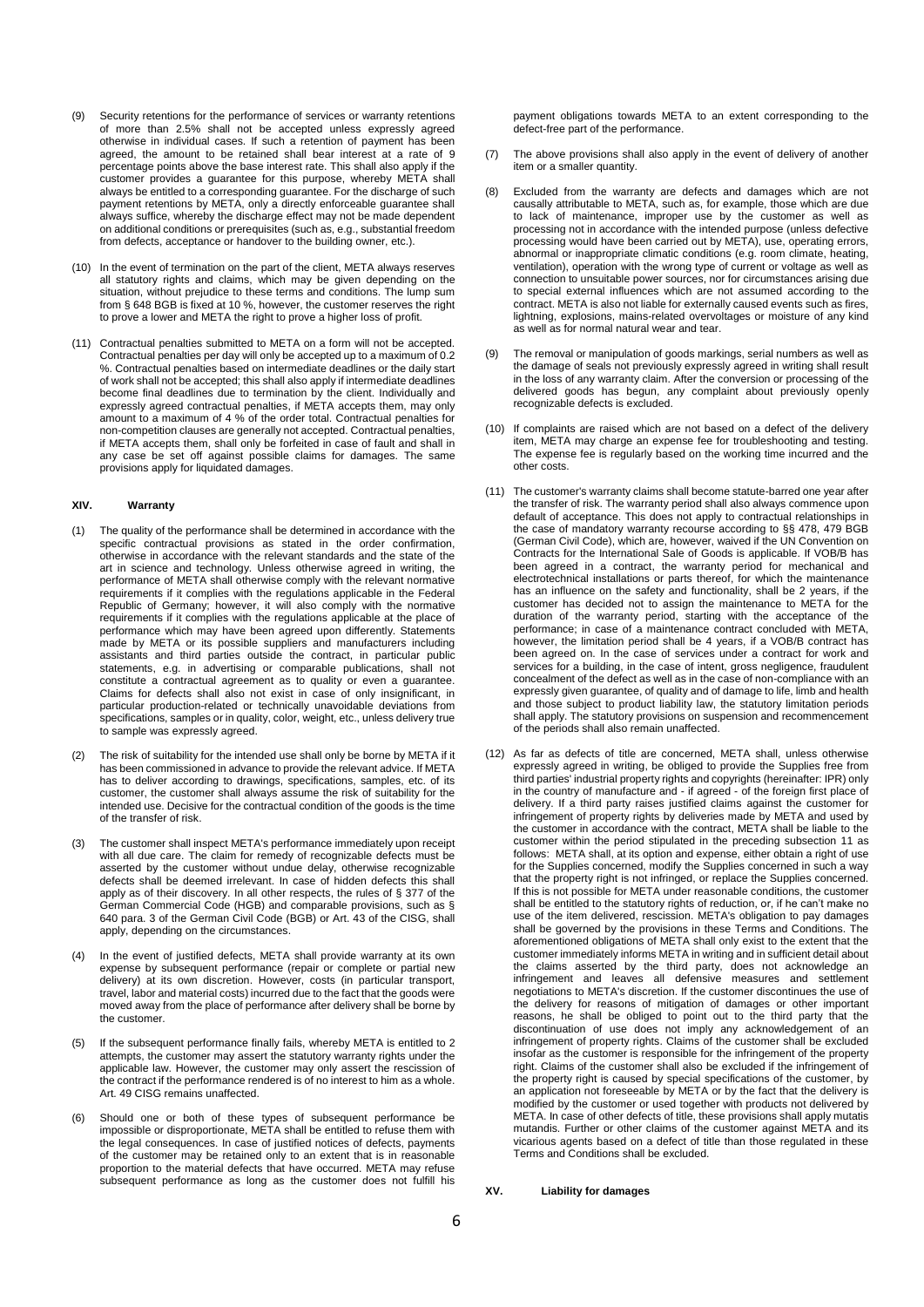- (1) META shall be liable, in case of breach of contract or also on the ground of possible other legal grounds for claims, for damages generally only for gross negligence and intentional conduct and only in any case only for the typical foreseeable damage. However, META shall be liable even for only simple negligence in case of breach of such obligations, the execution of which are indispensable to render the fulfillment of the contract possible and the compliance with which the contracting party may regularly rely on (so-called "essential obligations" or also "cardinal obligations"). In case of breach of pre-contractual duties of conduct, under certain circumstances this may constitute a waiver. META shall be liable in accordance with the stipulations made in the individual case in the event of a guarantee as expressly assumed as such. And META shall be liable according to the statutory provisions for damages to life, body and health as well as objects in private property and according to the Product Liability Act.
- (2) Any further liability than provided for herein above is excluded. The exclusion of liability shall also apply to META's employees, workers, representatives and vicarious agents.
- (3) A change in the burden of proof to the detriment of the customer is not associated with the above provisions.

### **XVI. Liability for the breach of other collateral duties**

- (1) If the service rendered cannot be used by the customer in accordance with the contract or if damages occur as a result of a culpable breach of contractual collateral duties on the part of META before or after the conclusion of the contract, the provisions of these Terms and Conditions shall also apply to the exclusion of further claims of the customer.
- (2) META shall have a claim for indemnification against the customer to the extent that META has manufactured the delivered goods according to drawings, models or other specifications provided by the customer and does not know or need not know that this will cause damage or infringe third party property rights. The indemnification obligation shall refer to all expenses and burdens necessarily incurred by META out of or in connection with the claim by a third party. Refusal to indemnify shall result in a claim for damages.
- (3) In the event of delays and complications caused by the customer (e.g. subsequently complicated processes, delayed release of parts), the customer shall financially compensate META for any adverse economic consequences measured against META's calculation. The customer's general liability for breaches of duty shall remain unaffected.

# **XVII. Secrecy / Intellectual Property**

- (1) The contractual relationship is personal, individual and confidential. Any disclosure or transfer of the contract in whole or in part on the part of the customer is excluded.
- (2) Each party shall keep secret all information which it receives from the other party in the course of the performance of the contract or otherwise comes to know and which is marked as confidential or the confidentiality of which results from its nature and significance and shall not disclose it to any third parties. Third parties shall also be deemed to be affiliated companies within the meaning of Section 15 of the German Stock Corporation Act (AktG). The parties shall use such information exclusively for the purposes for which it was provided according to the contract.
- (3) Also the models, methods, techniques and instruments (including but not limited to software) used by META as well as specifications, photographs, drawings, designs, calculations or other documentation as well as unpublished industrial property rights used or made available by META shall be deemed confidential information, shall be the intellectual property of META and may be disclosed by the customer to third parties in the above sense only after META's express written consent.
- (4) Unless expressly agreed otherwise, META shall be exclusively entitled to all its rights to META's Intellectual Property (including copyrights, designs, design and utility model rights and all other relevant property rights depending on the situation), to the know-how and to all information provided, including all information and knowledge provided prior to the contract and the results of contractual performances. However, the customer shall be entitled against payment of the agreed remuneration to use META's Intellectual Property to the extent necessary for the contractual use, provided that this corresponds to the agreed purpose of the contract. In any case, META shall remain entitled to use the scientific teachings and fundamental knowledge gained from the execution of the order.
- (5) If trademark-protected goods are delivered, the customer may only remove the marks affixed to the goods or packaging and resell the goods under another trademark if META has given its consent to this in writing.
- (6) The subsequent unauthorized disclosure or use of the intellectual property and information is prohibited and obligates the customer to pay damages

in the amount of € 10,000 in each individual case of infringement, unless META proves a higher amount or the customer proves the lack of occurrence of damage or a lower amount thereof. If the unauthorized disclosure leads to a permanent economic disadvantage for META, this liquidated damages shall accrue again in each month in which the violation continues.

(7) These obligations shall remain in full and undiminished force and effect even if the contract ends or is dissolved. However, the obligation to maintain secrecy shall exceptionally not apply to confidential information which can be proven a) to have already been disclosed at the time of its transmission, b) to have already been known to the receiving party at the time of its transmission or to have been lawfully made accessible by third parties to the best of its knowledge after its transmission, c) to have become disclosed after its transmission without any action on the part of the receiving party, d) to have been invented or developed after its transmission by the receiving party or its or its employees independently of the disclosed Confidential Information or e) if the Receiving Party is required by law or court order to publish or submit to the competent authority, in which case the Parties shall agree in advance on the best way of fulfilling this obligation or f) for which there is no longer any need for confidentiality due to the passage of time or changed circumstances.

## **XVIII. Foreign business**

- (1) The products delivered by META are intended for commercial use and to remain in the country of delivery agreed with the customer. Unless otherwise agreed, it shall be the country where the customer has its place of business at the time of the order. If the customer intends to forward, bypass or re-export contractual products, this shall be notified to META as soon as possible and may be subject to approval.
- (2) The customer is obliged to provide META with all information and documents required for export, transfer or import. In this respect, it is the customer's own responsibility to obtain any necessary permits from the respective competent foreign trade authorities.
- (3) Insofar as the customer has its registered office outside the Federal Republic of Germany, it shall be obliged to comply with the import turnover tax and all other tax regulations of any kind that apply to it. Non-domestic taxes, duties and other charges of any kind shall be borne exclusively by him.
- (4) The customer is obligated to provide META with all information and documents necessary for dealings with the authorities and competent bodies, such as with regard to his VAT identification number, capacity as a commercial entrepreneur, the use and transport of the delivered goods, their arrival, his end customers as well as with regard to statistical reporting obligations.
- (5) If special legal provisions or special factual circumstances apply in the country of destination which are not readily apparent to META, the customer shall notify META thereof in due time.

#### **XIX. Extraordinary termination / Force majeure**

- (1) META shall be entitled to terminate the contract without notice if a material deterioration of the financial situation of the customer exists or occurs or if such cases actually threaten to occur and the customer cannot provide sufficient security. Such a financial situation of the customer is to be assumed, among other things, if he applies for the opening of insolvency proceedings with regard to his assets or if the conditions for the opening of insolvency proceedings exist or if insolvency proceedings are not opened due to lack of assets. The customer would have the same right if these conditions applied to META.
- (2) Each party shall be entitled to terminate the contract without notice if the other party culpably breaches contractual obligations to a not merely insignificant extent or if there are concrete indications that such breach is imminent. The extraordinary termination must generally be preceded by an unsuccessful written warning with a deadline of 30 days to remedy the breach of duty, except in the case of intentional or repeated breach of duty.
- (3) In the event of force majeure, the performance of META's obligations shall be suspended ("Force Majeure"). Force majeure shall be e.g. interruptions of the normal delivery process due to political, climatic or disease reasons (in particular but not exclusively in case of a pandemic), unforeseeable operational disruptions of any kind, lack of raw materials and supplies and of correct and timely self-supply through no fault of META, delayed or insufficient provision by third parties of means of transport, blockage or obstruction of railroads, shipping routes or truck traffic. Strikes and blockades, virus and other attacks by third parties on META's IT system, unforeseeable impediments due to applicable national or international regulations of foreign trade law or measures based thereon, such as embargos, as well as all other circumstances, insofar as META is not responsible for them and they have occurred despite compliance with the